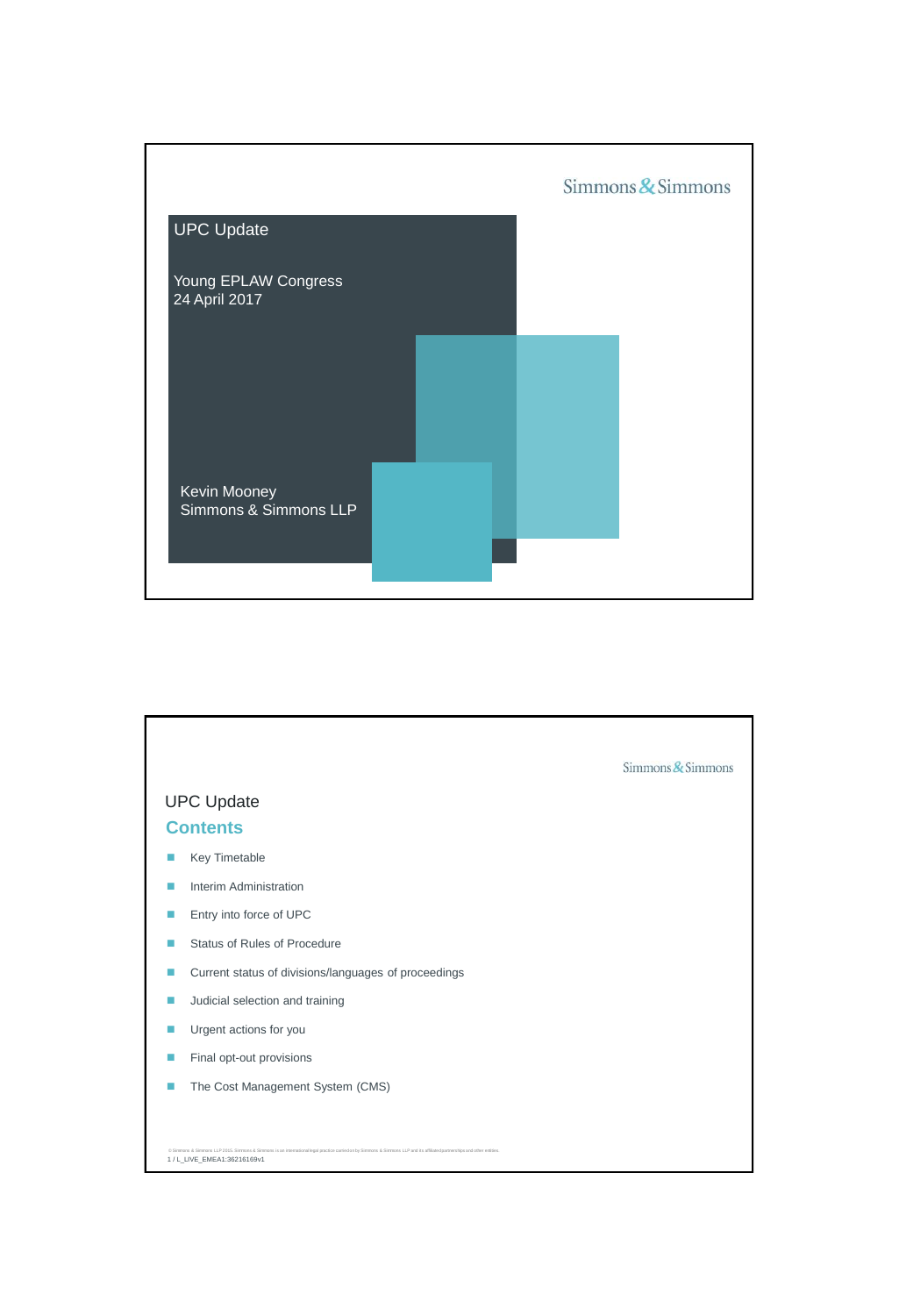

| <b>UPC Update</b>                                                                                                                                                                                        | Simmons $\&$ Simmons |
|----------------------------------------------------------------------------------------------------------------------------------------------------------------------------------------------------------|----------------------|
| <b>Interim administration of UPC</b>                                                                                                                                                                     |                      |
| Final Preparatory Committee meeting - 15 <sup>th</sup> March<br>ш                                                                                                                                        |                      |
| Administrative Committee to be appointed - end May                                                                                                                                                       |                      |
| <b>Interim Teams</b><br>m<br>HR Team<br>$\equiv$<br><b>IT Team</b><br>÷                                                                                                                                  |                      |
| Registry Team<br>$\overline{\phantom{m}}$<br>Finance Team<br>$\overline{\phantom{0}}$                                                                                                                    |                      |
| Corporate Function                                                                                                                                                                                       |                      |
|                                                                                                                                                                                                          |                      |
| @ Simmons & Simmons LLP 2015. Simmons & Simmons is an international legal practice carried on by Simmons & Simmons LLP and its affiliated partnerships and other entities<br>3 / L_LIVE_EMEA1:36216169v1 |                      |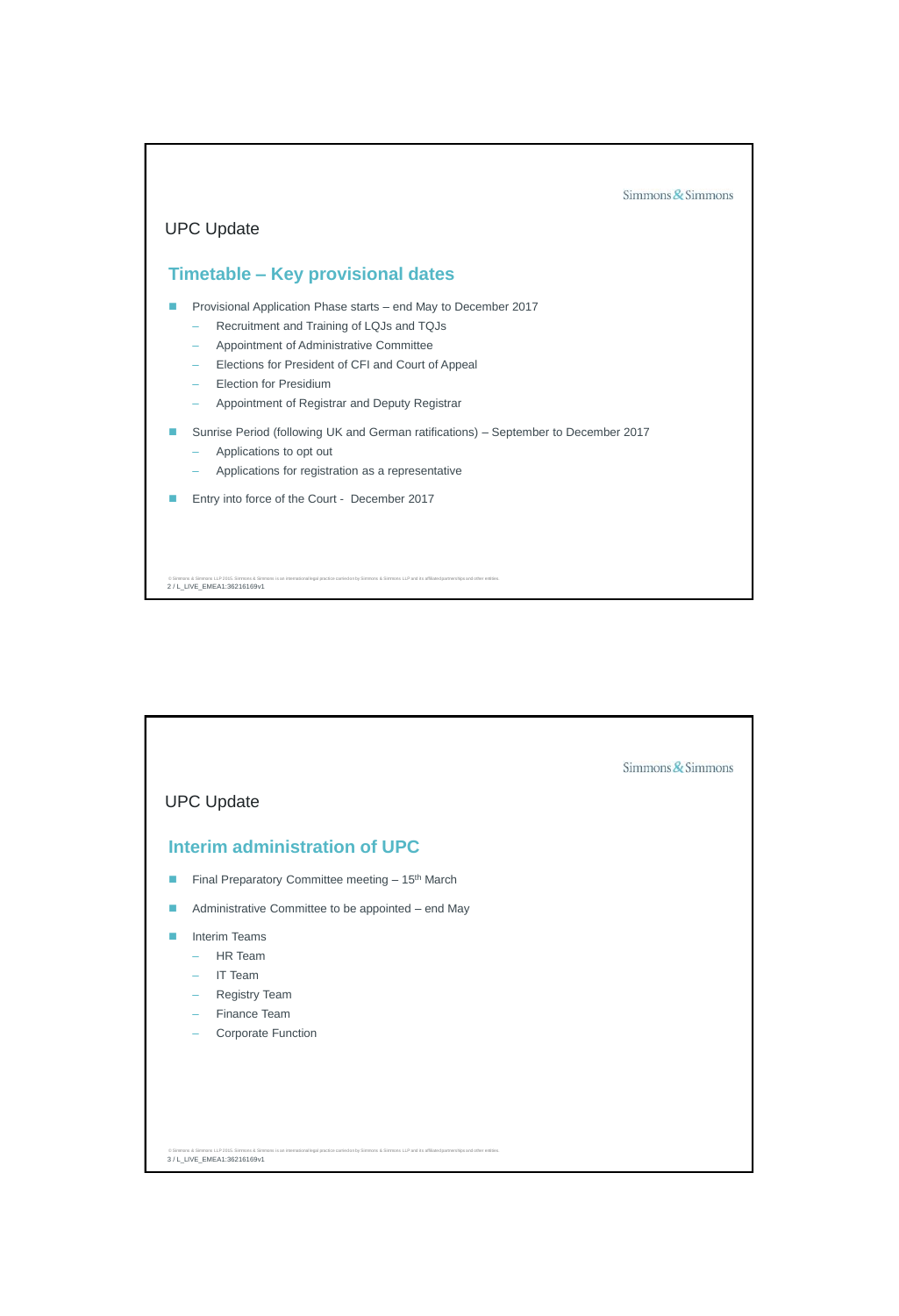|                                                                       |                                                                                                                                                                                                                                                                                                                       |                                                                    | $Simmons$ & Simmons            |  |  |
|-----------------------------------------------------------------------|-----------------------------------------------------------------------------------------------------------------------------------------------------------------------------------------------------------------------------------------------------------------------------------------------------------------------|--------------------------------------------------------------------|--------------------------------|--|--|
| UPC Update                                                            |                                                                                                                                                                                                                                                                                                                       |                                                                    |                                |  |  |
|                                                                       | Article 89 UPCA - Entry into force                                                                                                                                                                                                                                                                                    |                                                                    |                                |  |  |
| takes place                                                           | This Agreement shall enter into force  on the first day of the fourth month after the deposit of the<br>thirteenth instrument of ratification  including the three Member States in which the highest number of<br>European patents had effect in the year preceding the year in which the signature of the Agreement |                                                                    |                                |  |  |
| <b>Ratifications</b>                                                  |                                                                                                                                                                                                                                                                                                                       |                                                                    |                                |  |  |
| ratified so far:                                                      | Of the 25 EU Member States who signed the Agreement on 19 February 2013 the following 12 have                                                                                                                                                                                                                         |                                                                    |                                |  |  |
| <b>Austria</b><br><b>Belgium</b><br><b>Bulgaria</b><br><b>Denmark</b> | <b>France</b><br>Luxembourg<br><b>Malta</b><br><b>Netherlands</b>                                                                                                                                                                                                                                                     | <b>Portugal</b><br><b>Sweden</b><br><b>Finland</b><br><b>Italy</b> | <b>Pending</b><br>Germany + UK |  |  |
| UK will now probably ratify in [                                      |                                                                                                                                                                                                                                                                                                                       |                                                                    |                                |  |  |
|                                                                       | Germany is expected to formally ratify in August.                                                                                                                                                                                                                                                                     |                                                                    |                                |  |  |
| 4 / L_LIVE_EMEA1:36216169v1                                           | @ Simmons & Simmons LLP 2015. Simmons & Simmons is an international legal practice carried on by Simmons & Simmons LLP and its affiliated partnerships and other entities                                                                                                                                             |                                                                    |                                |  |  |

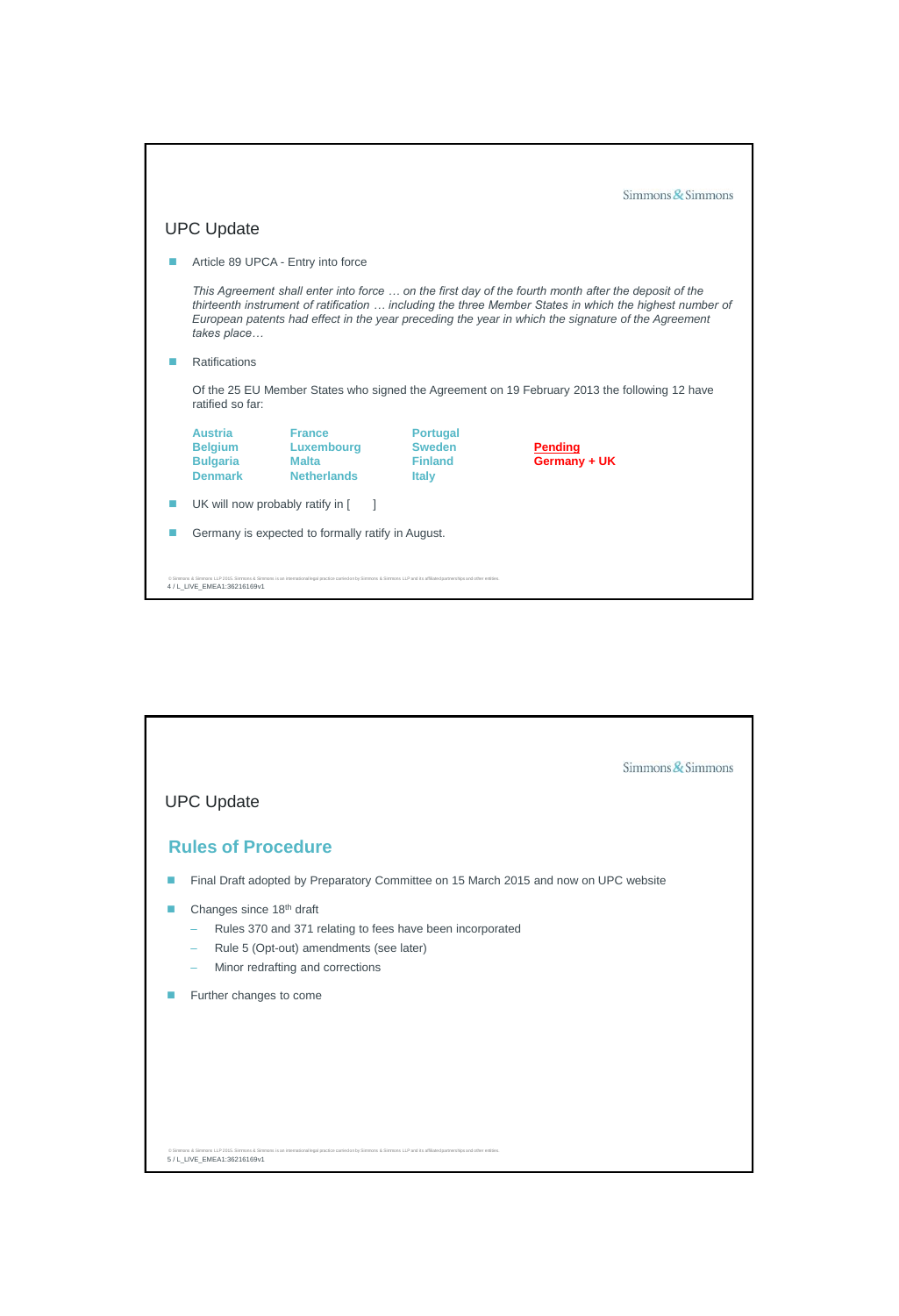

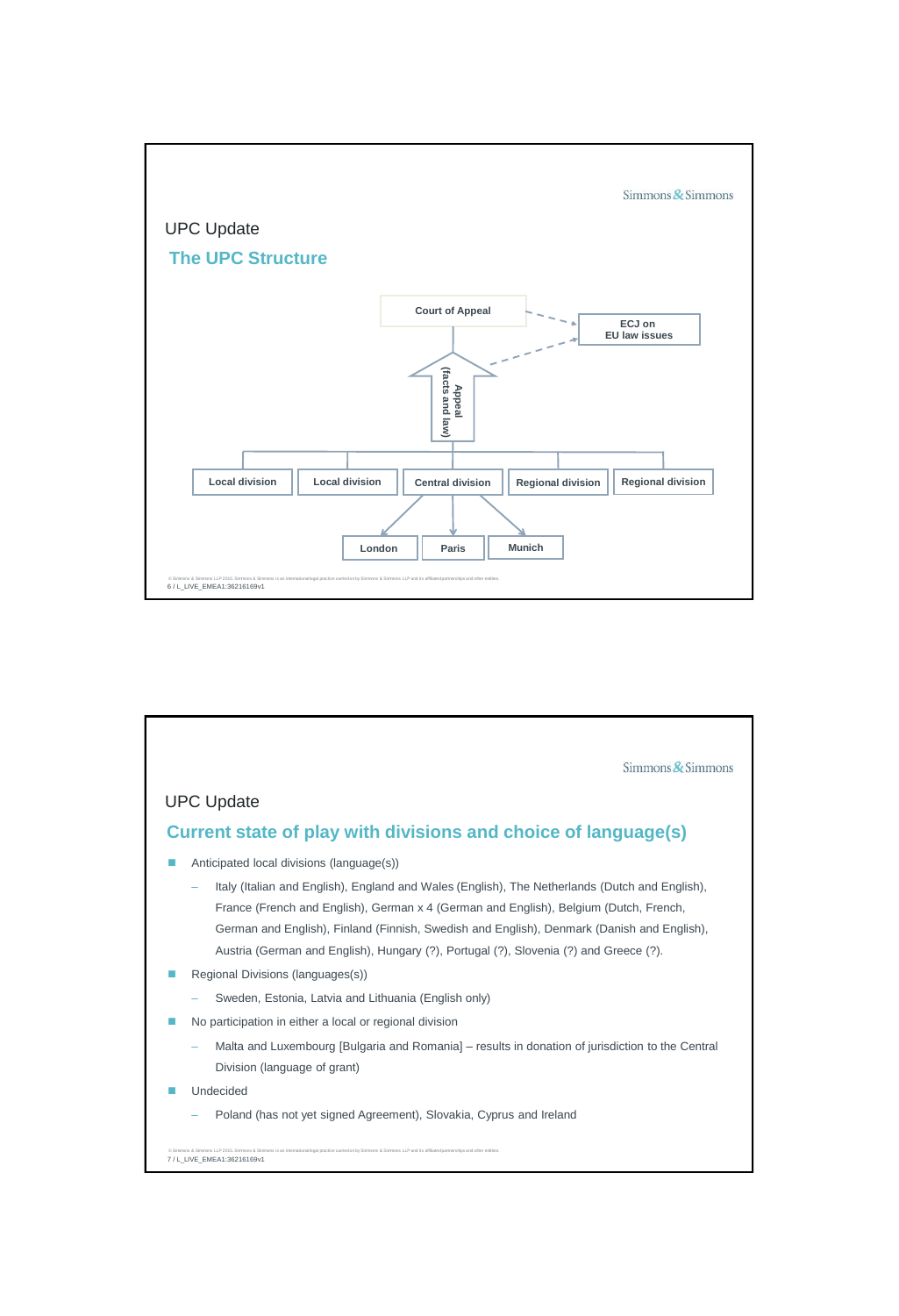

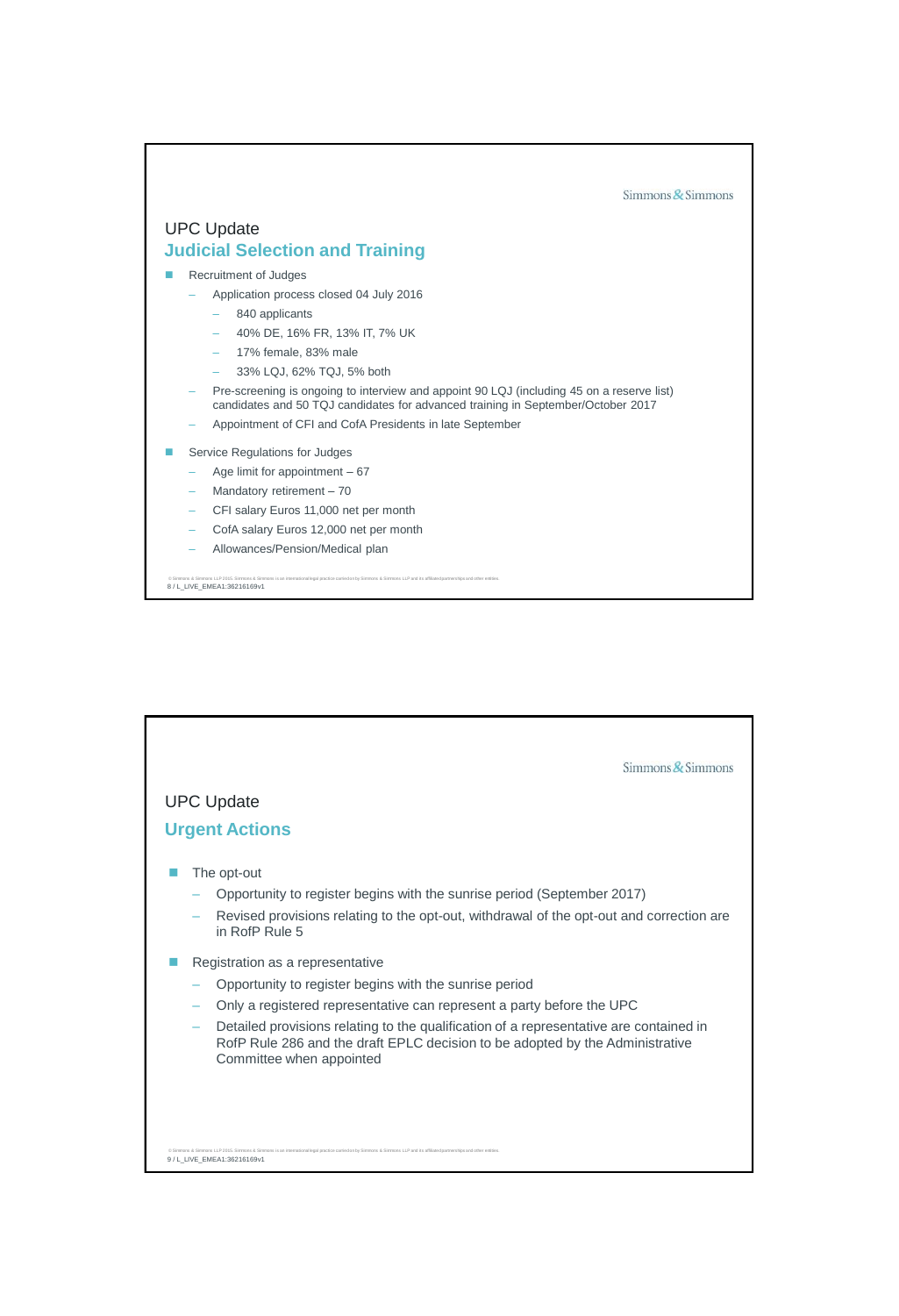

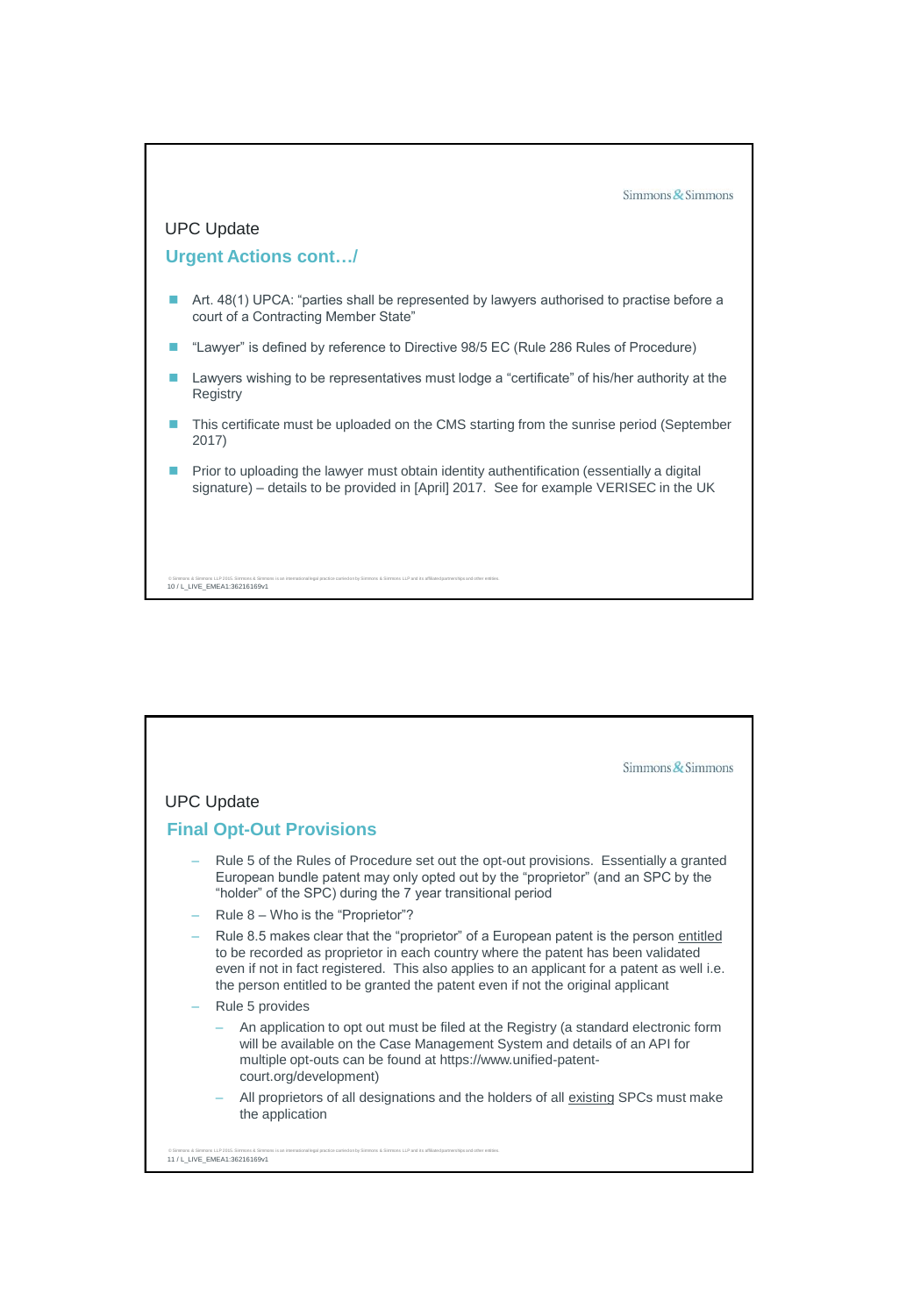

| $Simmons$ Simmons<br><b>UPC Update</b>                                                                                                                                                                    |
|-----------------------------------------------------------------------------------------------------------------------------------------------------------------------------------------------------------|
| Restrictions on applications to opt-out                                                                                                                                                                   |
| a Unitary Patent cannot be opted out and it an application has been opted out but<br>is subsequently granted as a unitary patent the opt-out is automatically withdrawn                                   |
| a European Patent cannot be opted out if there has been any proceeding in the<br>UP Court prior to the date of application                                                                                |
| an opt-out cannot be withdrawn if there has been any proceeding in any national<br>court in respect of any member of the patent family (or any granted SPC) before<br>the date of the application         |
|                                                                                                                                                                                                           |
|                                                                                                                                                                                                           |
|                                                                                                                                                                                                           |
|                                                                                                                                                                                                           |
| C Simmons & Simmons LLP 2015. Simmons & Simmons is an international legal practice carried on by Simmons & Simmons LLP and its affiliated partnerships and other entities<br>13 / L_LIVE_EMEA1:36216169v1 |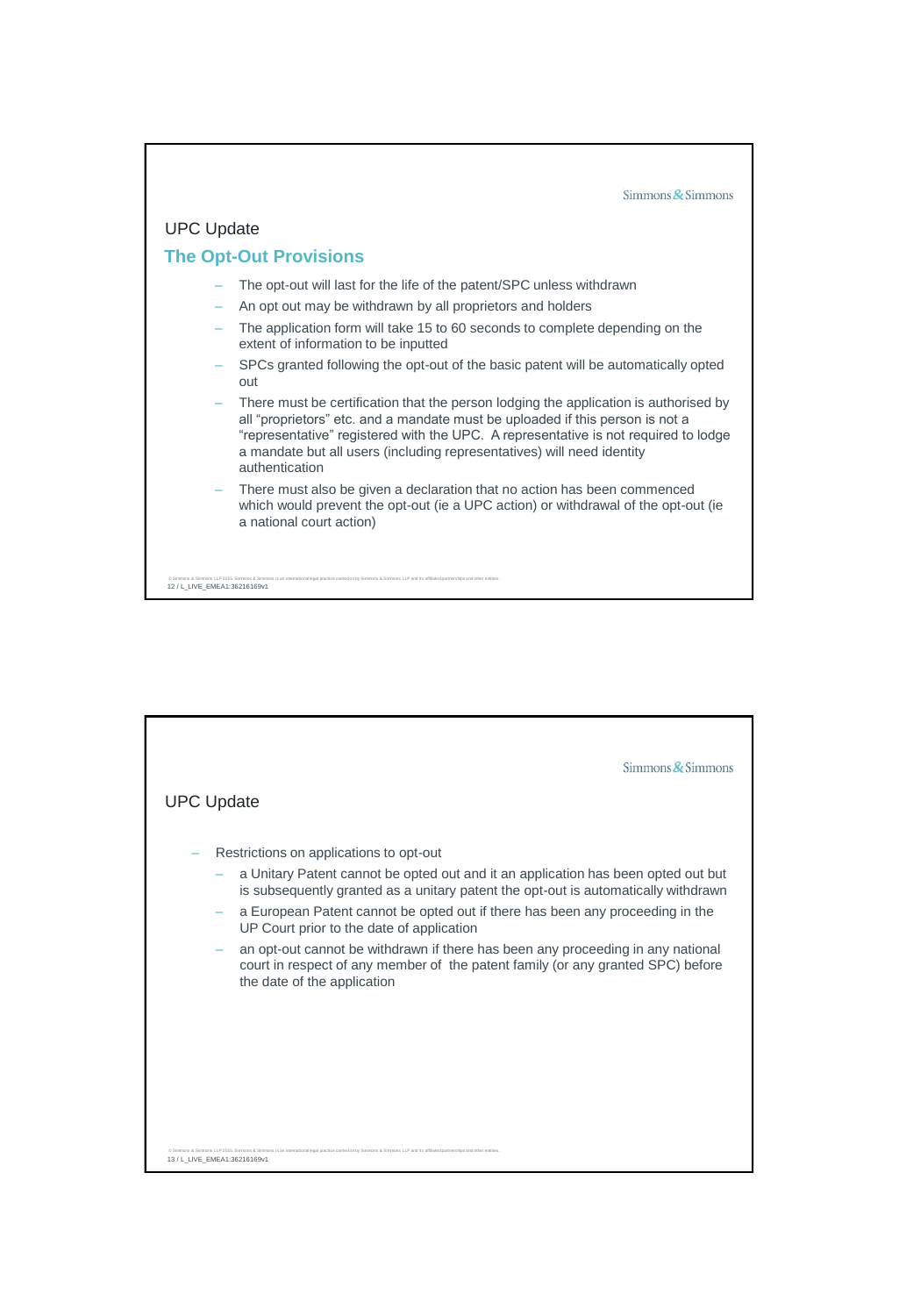